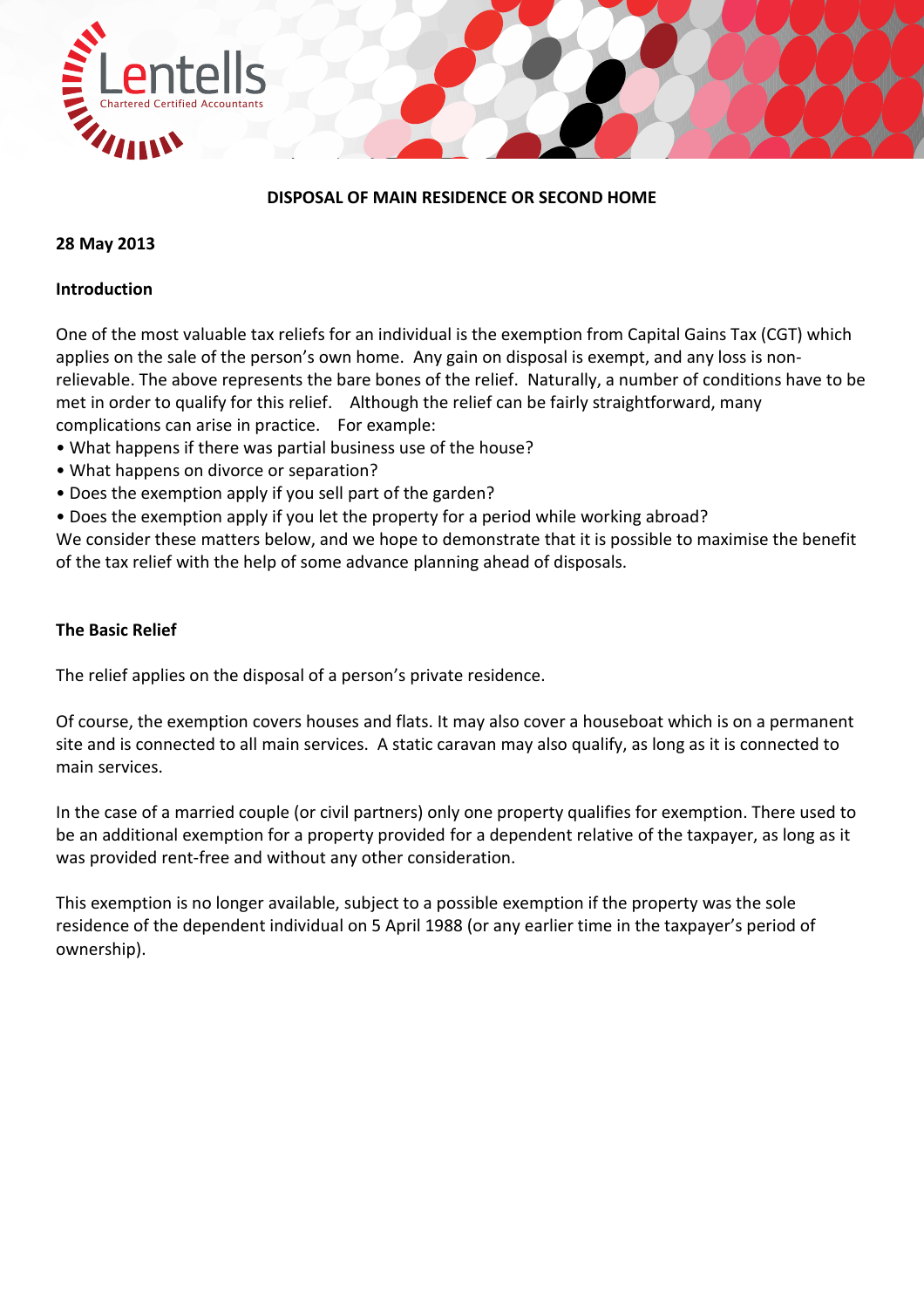

## **Periods of exemption**

If the house is your main residence for the entire period of ownership, then full exemption will be available on disposal, unless – of course – there is an element of letting or business use (see below).

It should be borne in mind that for CGT purposes a person normally acquires a property on the exchange of contracts, not completion. Similarly, the relevant date for disposal is normally the date of the exchange of contracts.

If part of the period of ownership does not qualify for exemption, then the proportionate part of the total gain will be chargeable to tax, subject to possible reliefs – see below.

If you do not occupy the property as soon as you acquire it, the exemption will apply for the first 12 months of ownership. This allows you time to make alterations, or even to build a house on a plot of land, and the exemption applies even if you have another main residence during the period. The Revenue have discretion to extend this period to up to 24 months. It is important to note that, if you exceed the permitted period of non‐residence, you lose the entire initial exemption, not just the excess. Thus, if you take 14 months before moving in and the Revenue refuse to grant an extension, then the exemption will be lost for the whole period of 14 months.

Turning to disposal, the legislation recognises that there may be a delay in selling the property after you have moved out. The last 36 months' period of ownership will, therefore, qualify for exemption, even if you have another main residence. If disposal takes (say) 40 months, you will still qualify for the 36 months' exemption.

The above reliefs are quite generous, but further reliefs may also apply: ‐

- (i) A period (or periods) of absence not exceeding three years.
- (ii) A period throughout which the taxpayer worked as an employee and all the duties of the employment were performed outside the UK.
- (iii) Any period of absence not exceeding four years throughout which the taxpayer was prevented from living in the property due to the location of the place of work or the demands of the employer.

The above three periods apply only if the property was the taxpayer's main residence both before and after the period(s) of absences. If the taxpayer has another main residence during the period(s) of absence – e.g. a rented property while working abroad – he/she can make an election (see below) to treat the original property as the main residence during the period(s) of absence.

There is also a special exemption for people who live in job-related accommodation while maintaining a separate main residence. This relief is quite narrow in scope but we can advise you further if you think that this may be relevant to you.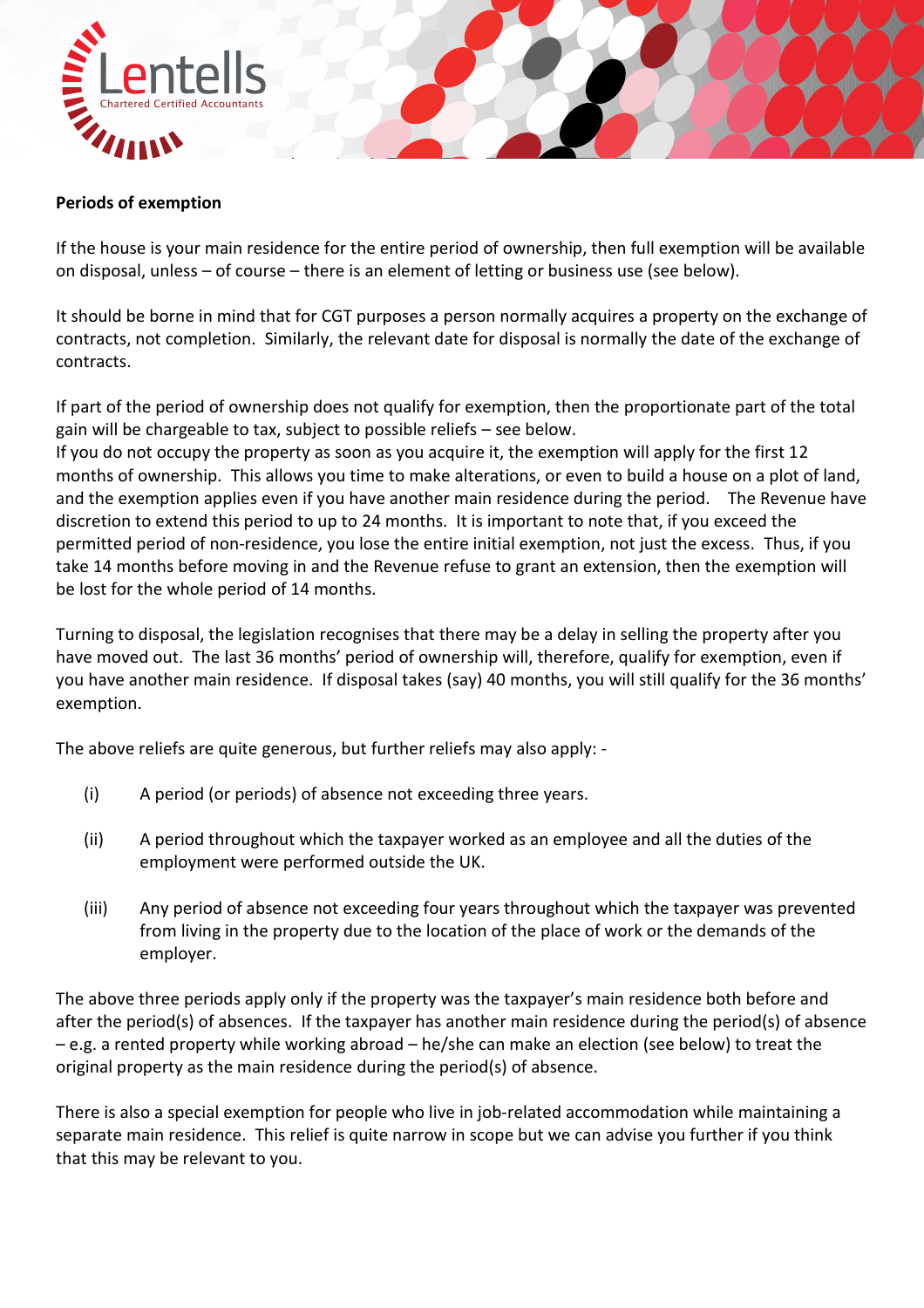

#### **Husbands and wives**

A husband can transfer his interest in the main residence (and other assets) to his wife on a tax‐ neutral basis (and vice versa).

If the husband had a separate main residence from the wife at the date of marriage, then up to that date each will have been entitled to a separate exemption, assuming the various conditions were met. However, after marriage they are only entitled to one main residence between them. Commonly, one of the residences will be sold within three years of marriage and this will qualify for exemption under the rules described earlier.

They may, however decide to retain both properties. In that case they need jointly to elect for one of the properties to be regarded as the main residence from the date of marriage. This election has to be made within two years of marriage.

If a husband and wife separate they can make transfers from one to the other on the tax‐neutral basis throughout the tax year in which separation occurs (or up to the date of divorce if this is in the same tax year). Thereafter the tax-neutral treatment ceases.

This means that great care is needed in order to ensure full tax exemption on disposal of the main property in connection with divorce.

The following is a common situation. Husband and wife separated in (say) February 2007. They jointly owned the main residence. The husband left the family home and bought another house for himself. The divorce is expected to occur in March 2008.

As part of the divorce settlement the husband will be transferring his share of the main residence to his wife. That transfer will be in 2007 – 08 and will not qualify for the tax-neutral treatment referred to earlier. He will be regarded for CGT as selling his share of the property to his wife at market value at the time of the divorce settlement. As long as this occurs within three years of it ceasing to be his main residence he will have no CGT liability.

If there is a long delay in connection with the divorce, so that the formal transfer to the wife is made (say) four years after separation the husband can still obtain exemption, by reason of a Revenue Concession. However he will not be entitled to claim exemption in relation to a second property during this same period.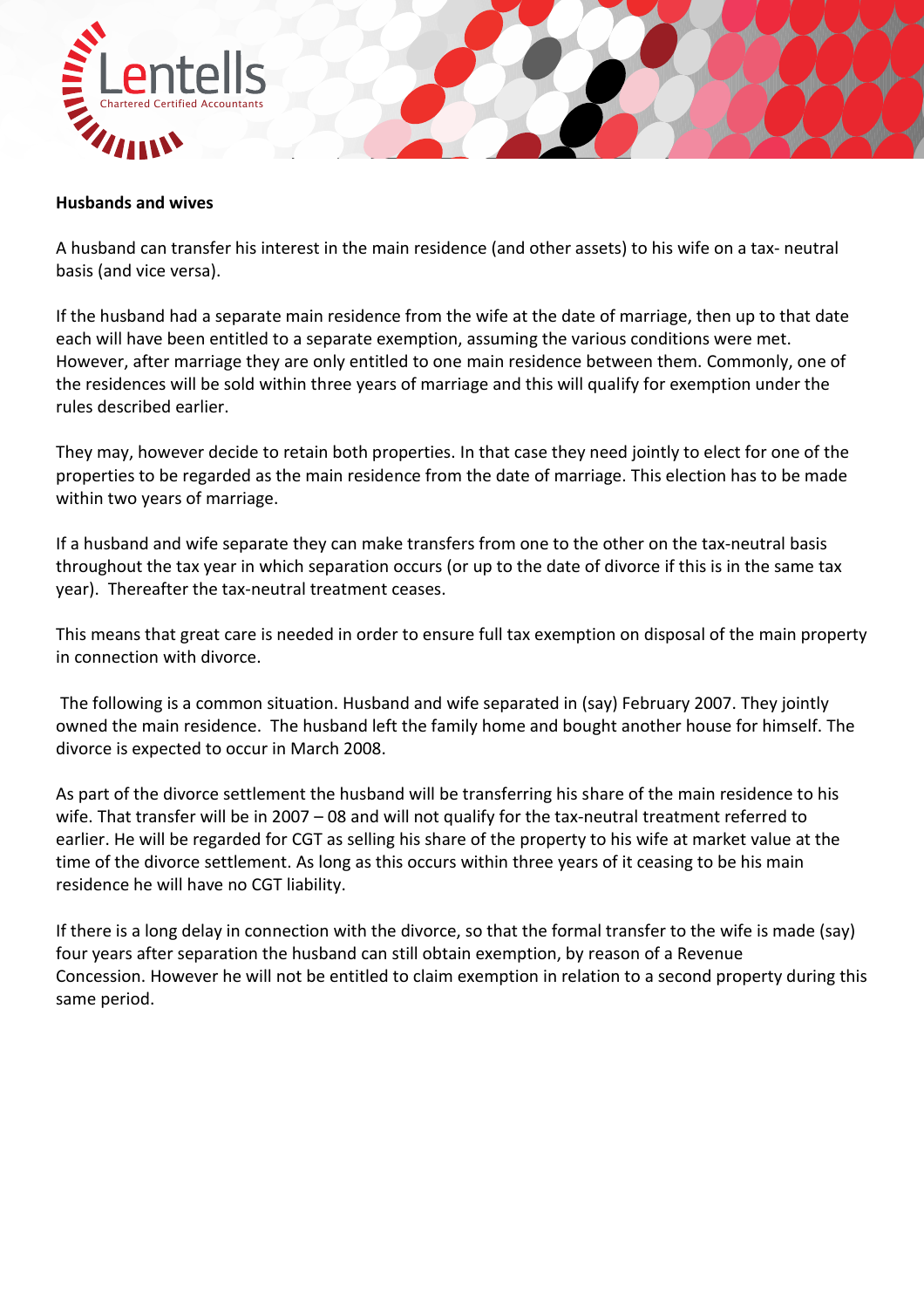

## **Civil Partnerships**

The new rules on civil partnerships came into effect on 5 December 2005. Once a same-sex couple have entered into a formal civil partnership they qualify for the same capital gains tax treatment as a married husband and wife.

However prior to entering into the civil partnership each individual would have been entitled to the main residence exemption on a separate property, if appropriate. Once they have entered into the civil partnership they are entitled to the exemption on only one main residence between them. This does not, of course mean that there will be any immediate CGT liability. If one of the properties is sold within three years of ceasing to be the main residence of the vendors there is likely to be no CGT liability. If the partners intend to retain both properties they can jointly elect for one of the properties to be treated as the main residence in the future. Clearly care is needed in deciding which property to elect for. The election needs to be made within two years of entering into the civil partnership.

## **Business use of home**

If part if your home is used exclusively for business purposes then an appropriate proportion of the gain will be liable to CGT when you sell the property.

If you buy a further property to be used partly for business purposes then you may be able to "roll over" the gain into the cost of the new property, thus deferring the CGT liability.

Roll over relief is complex so please consult us if this is relevant to you. In principle the proceeds of the "old" property must be "reinvested" in the new property within one year before the disposal or three years after the disposal. Special rules apply if one or both of the properties is leasehold and the lease runs for less than 60 years.

The calculation of the gain on the disposal of a house which was used partly for business purposes is rather curious and an example is included in the Appendix.

#### **Second homes**

We have already made reference to four situations where it may be possible for a person to obtain CGT exemption in respect of two main residences at the same time. These apply in certain narrow circumstances:

- In connection with marriage or entering into a civil partnership.
- In connection with divorce/dissolution of a civil partnership.
- Job related accommodation.

• If you move out of your home into another main residence but need up to three years to sell the old property.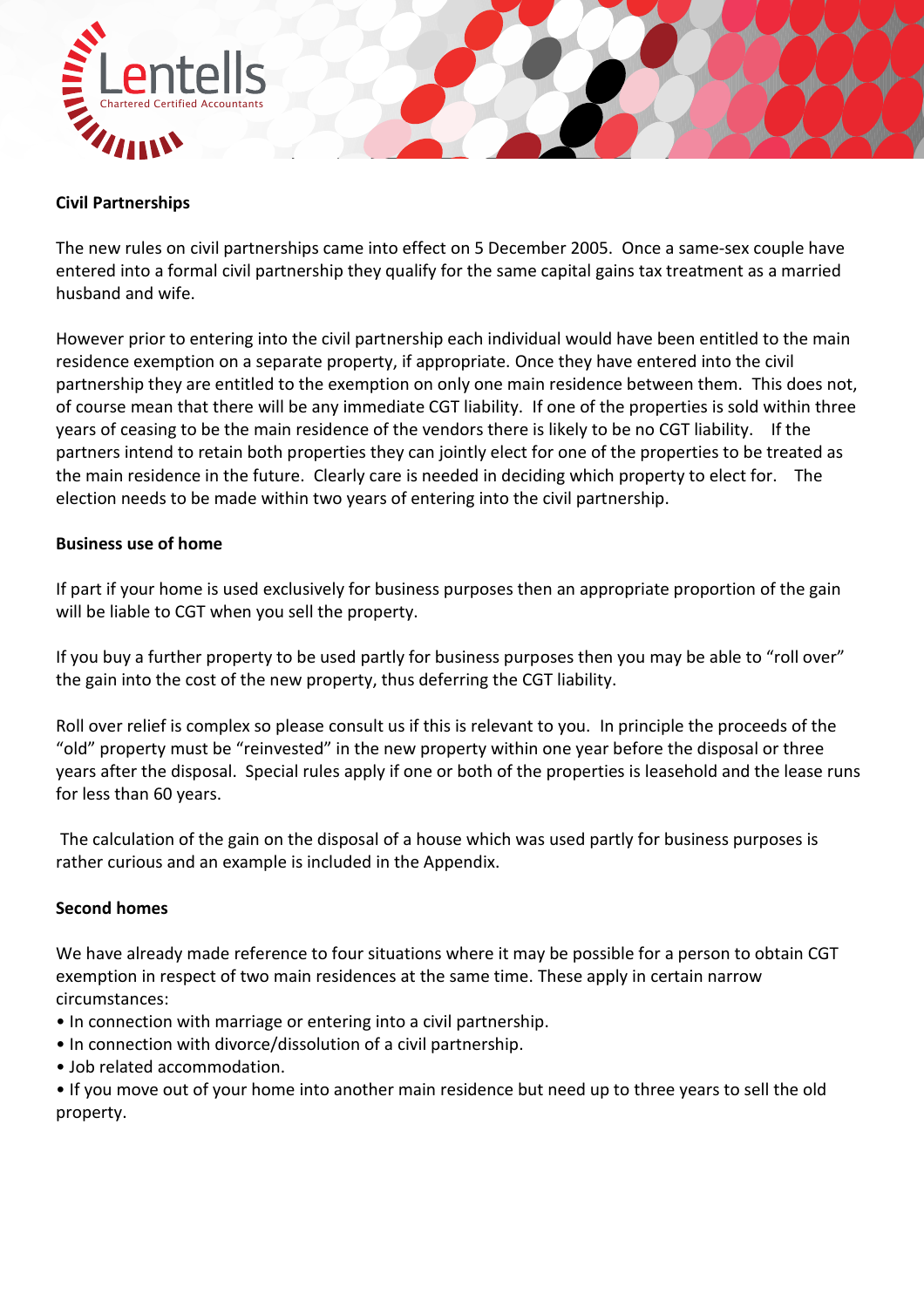

If you are in any of these positions the matter needs to be carefully reviewed at an early stage, and we shall be happy to help you. As mentioned earlier, a main residence election may be needed in certain circumstances and this is subject to tight time limits.

If you have a second home, and the above circumstances do not apply, then you need to decide which property to elect as your main residence. This may well be the property which is likely to produce the greatest gain on disposal. On the other hand, if you and your family clearly intend to reside in one of the residences for a lifetime, it may be sensible to elect for the other residence which may be sold in a shorter timeframe.

It is important to note that you can only elect to determine which of your two residences is your main residence within two years from the date when you first used the second home as your residence. You can vary the election by way of a further notice (again subject to time limits). If you made no election then the Revenue may themselves determine the position, and this will not necessarily be to your advantage!

If you start to occupy a third property as a residence, then the right to make an election runs from that date, so you can nominate one of the three residences at that stage. This can be particularly useful if you missed the deadline for an earlier election.

## **Example**

Mr Green owns two private residences. One is located in Sussex, where his wife and children live. The other is a flat in London, close to his place of work. He lives there four nights a week, and spends three nights a week at the Sussex property.

He bought both properties about eight years ago at the time of his marriage. It appears that each house would qualify as his 'principal private residence', but he neglected to make an election within two years of occupying the second property, so HMRC can effectively make their own decision as to which property will qualify for exemption. This will not necessarily produce the best result for Mr Green on sale of one of the properties!

Mr Green is now about to buy a third property: a holiday home in France. This may open the way for Mr Green to make a formal election within two years to ensure (perhaps) that his London flat should be regarded as the principal private residence from that time onwards.

We can help you to review your position if you have a second (or third) home and – like Mr Green – have not yet made an election.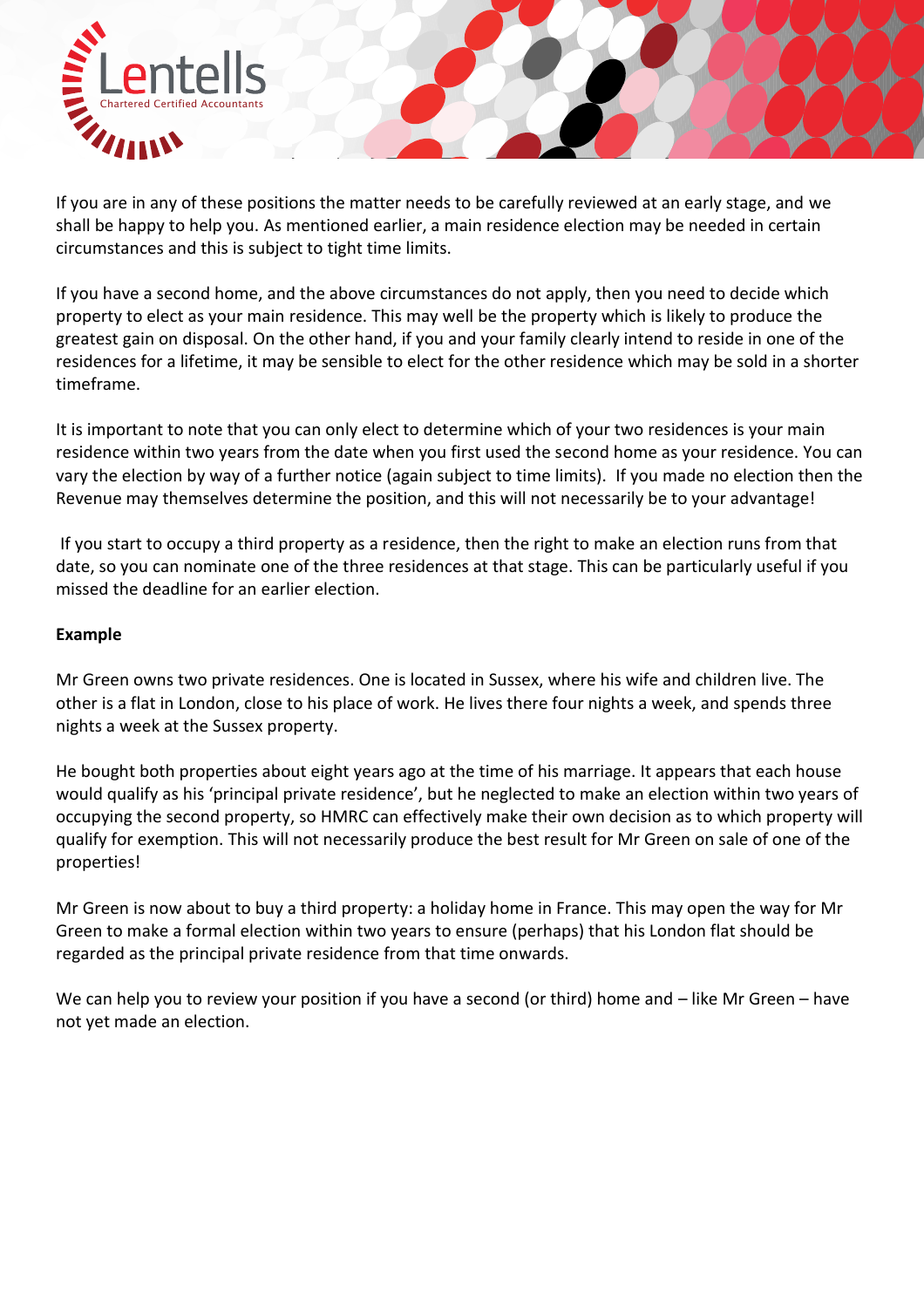

# **Garden/grounds**

The CGT exemption covers not only the house but also surrounding land which the owner has for "his own occupation and enjoyment" up to the "permitted area".

This permitted area is 0.5 hectares (or 5,000 sq metres), or a larger area if this is required for the reasonable enjoyment of the property as a residence having regard to its size and character. If you have grounds of (say) three hectares, and HMRC determine that the permitted area is one hectare then the "excess" two hectares will not qualify for the CGT exemption.

If you are potentially in this situation you should note the following points: ‐

• If part of the grounds is physically separate from the main garden/grounds, that part may well be excluded from the exemption. This could apply, for instance, to a fenced-off paddock.

• If you sell part of the grounds but retain the house, this may be a strong indicator that the element sold was not needed for the "enjoyment" of the property.

It may be possible in certain situations to overcome this potential contention by HMRC, by arguing the sale was to a family member or was due to financial problems. Another problem arises if you sell your house but retain part of the grounds. When you subsequently sell the retained part, you cannot obtain the CGT exemption in relation to the period when you owned it together with the house. This is because the land must have been enjoyed with the house at the time of disposal of the land. This ruling applies even if the "original" grounds fell within the 0.5 hectares "permitted area."

# **Letting**

The rules relating to let property are very complicated.

In principle, if your home was let for part of the period of ownership, then the gain on disposal will be apportioned along similar lines to the example in the Appendix.

If the letting was residential there is a special relief on disposal. The apportioned gain relating to the let element can be reduced by £40,000 or (if lower) the amount of the main residence exemption. If the property is owned by both husband and wife (or civil partners) they each qualify for this relief. There may be difficulty in obtaining this relief if the property is let on a rent-free basis.